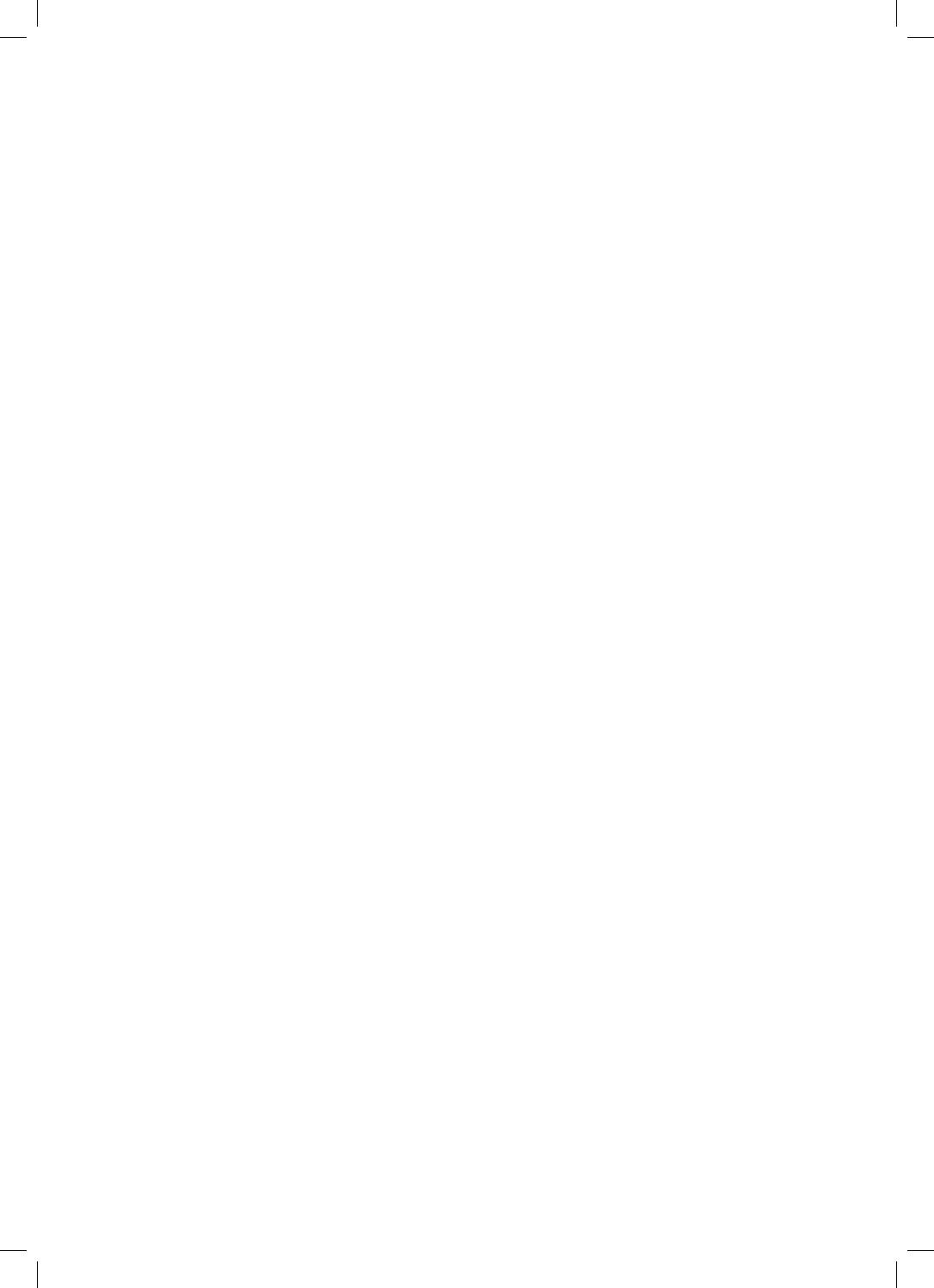# FIGHTING VIOLENCE **AGAINST WOMEN**

Contribution to public debate - issue # 4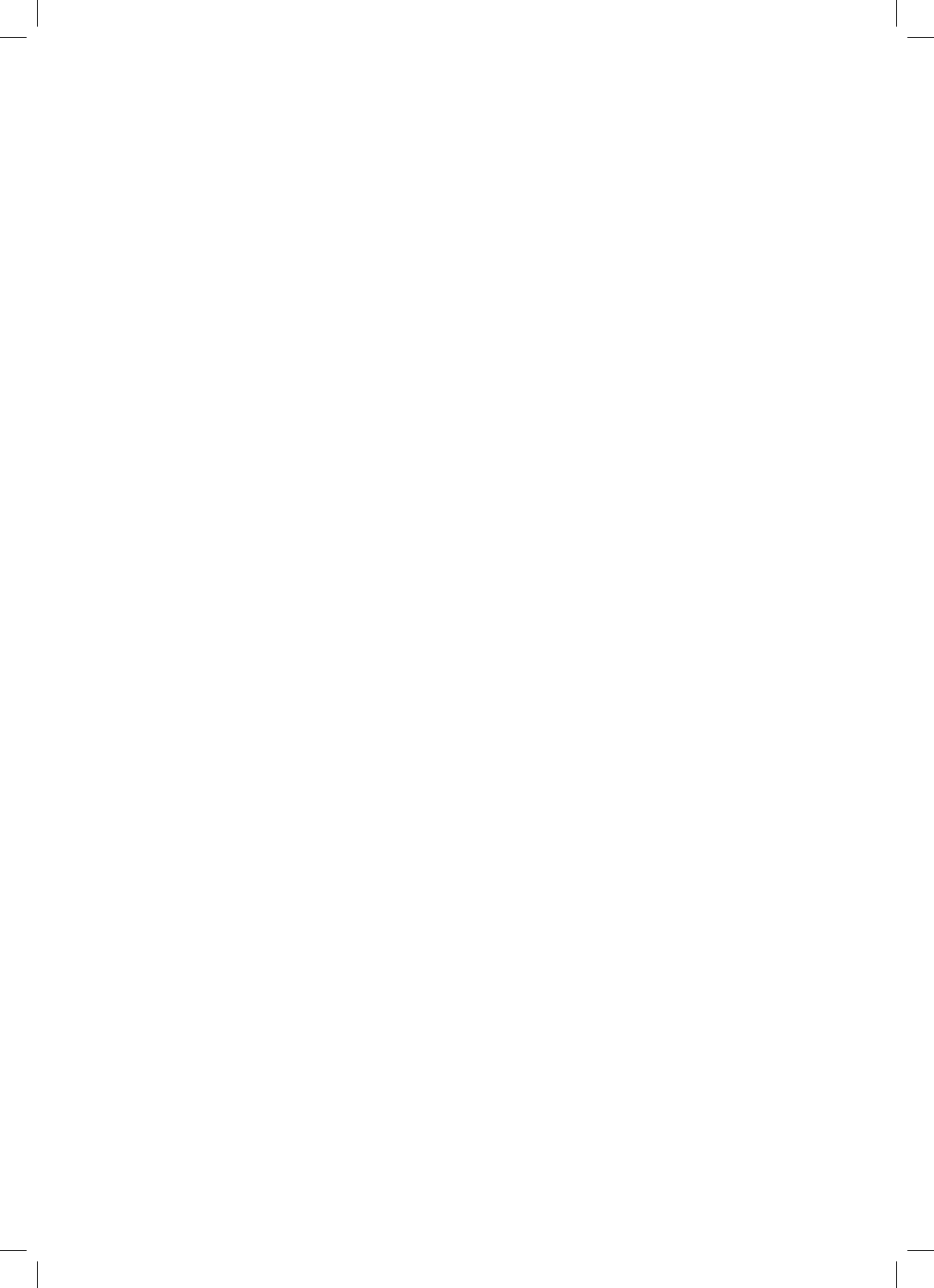# **INTRODUCTION**

**1.** For the last four years, the world has come to see violence against women as a human rights violation, a gender-based discrimination and an assault on the freedom and dignity of women and girls.

**2.** Morocco has progressed over the years in empowering women and girls and promoting their situations and rights, which were further consolidated by the 2011 Constitution, which prohibits discrimination, particularly gender based discrimination and discrimination on grounds of personal circumstances. Article 22 of the Constitution stipulates that everyone shall have the right to physical and moral integrity, which shall not be undermined under any circumstances by any person, private or public; that no one shall inflict upon another, under any pretext whatsoever, any cruel, inhuman or degrading treatment which undermines their dignity.

**3.** However, violence against women and girls prevents them from enjoying the rights they have under the Constitution, the Family Code and other relevant legislations. Fighting violence against women and girls is a long-term project, given the impunity of perpetrators and the large social acceptance of gender-based violence that is a manifestation of "*historically unequal power relations between men and women … [and] one of the crucial social mechanisms by which women are forced into a subordinate position compared with men*"**<sup>1</sup>** .

**4.** Indeed, the national survey on the prevalence of violence against women aged between 18 and 64, conducted in 2009 by the Office of the High Commissioner for Planning, gives an indication of the magnitude of this phenomenon. Nearly 6 million Moroccan women had experienced, at one time or another in their lifetime, a form of violence: psychological violence (4.6 million women), physical violence (3.4 million), sexual violence (2.1 million), violations to women's individual freedoms (3 million) and economic violence (178,000). If such violence occurs at all ages and in all areas, urban women however are more victims of violence in public spaces while rural women are more exposed to domestic and family violence. In all cases, the survey shows that women usually wearing short modern outfits are subject to violence more than women who wear *djellabas* or similar traditional outfits.

**5.** The fight against impunity is now a priority for international and regional organizations which see the fight against violence as a State responsibility. As part of the international campaign to eliminate violence against women, led by the United Nations Secretary General (2008-2015)<sup>2</sup>, the UN has urged States, in its resolution 63/155 of 2008<sup>3</sup>, to adopt a systematic, comprehensive, multi-sectoral and sustained approach to end impunity for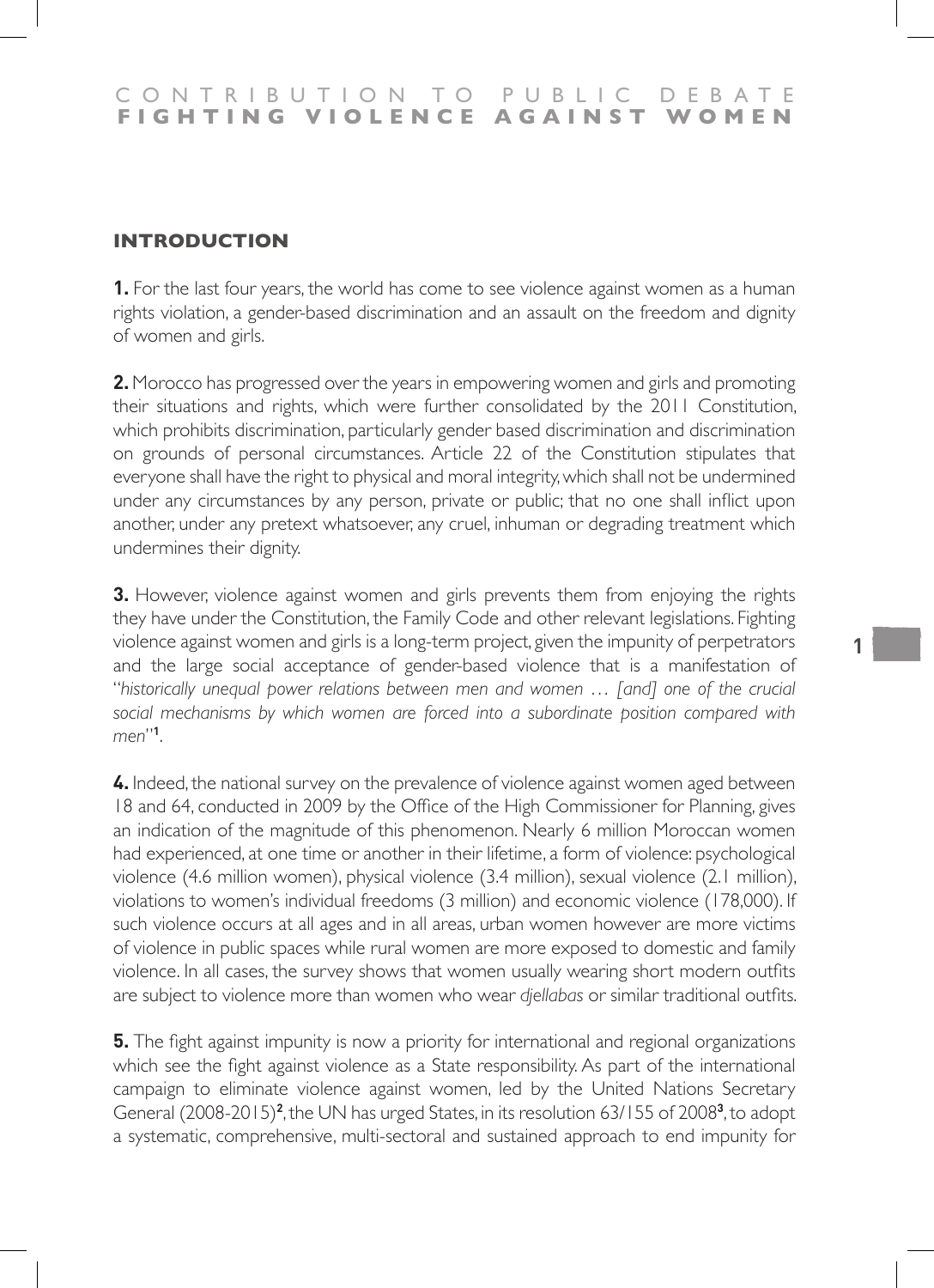perpetrators of violence against women. The same resolution requires States to establish a national strategy and an action plan to abolish all discriminatory provisions in their domestic law and penalize all types and acts of violence against women.

**6.** Morocco, a country which has a pioneering institutional and civil society experience in Arab countries in terms of community mobilization, awareness-raising and training, must implement specific legislation of violence against women commensurate with its ambitions and efforts and proportionate to the magnitude and specificity of the phenomenon in order to make Morocco's recent achievements a reality.

**7.** Fulfilling its mandate and missions, and as part of contributing to the current debate on the Violence against Women Bill, submitted by the Ministry of Solidarity, Women, Family and Social Development, the National Human Rights Council (CNDH) recommends that the forthcoming Violence against Women Act should take into account the following observations and recommendations.

## **I. Adopting the internationally-recognized reference framework and definition of violence against women**

**8.** The abovementioned act must define violence based on the following standards and concepts:

a. The World Conference on Human Rights (Vienna, 1993), which recognized, in the Vienna Declaration and Programme of Action, that violence against women constitutes a violation of fundamental human rights, and called for the appointment of a Special Rapporteur on Violence against Women.

**b.** Article 1 of the Declaration on the Elimination of Violence against Women, adopted by the UN General Assembly in 1993, which defines violence against women as "*any act of gender-based violence that results in, or is likely to result in, physical, sexual or psychological*  harm or suffering to women, including threats of such acts, coercion or arbitrary deprivation *of liberty, whether occurring in public or in private life*". Violence against women should be understood to encompass, but not be limited to: "*physical, sexual and psychological violence occurring in the family, including battering, sexual abuse of female children in the household, dowry-related violence, marital rape, female genital mutilation and other traditional practices harmful to women, non-spousal violence and violence related to exploitation; physical, sexual and psychological violence occurring within the general community, including rape, sexual abuse, sexual harassment and intimidation at work, in educational institutions and elsewhere, trafficking in women and forced prostitution; physical, sexual and psychological violence perpetrated or condoned by the State, wherever it occurs*".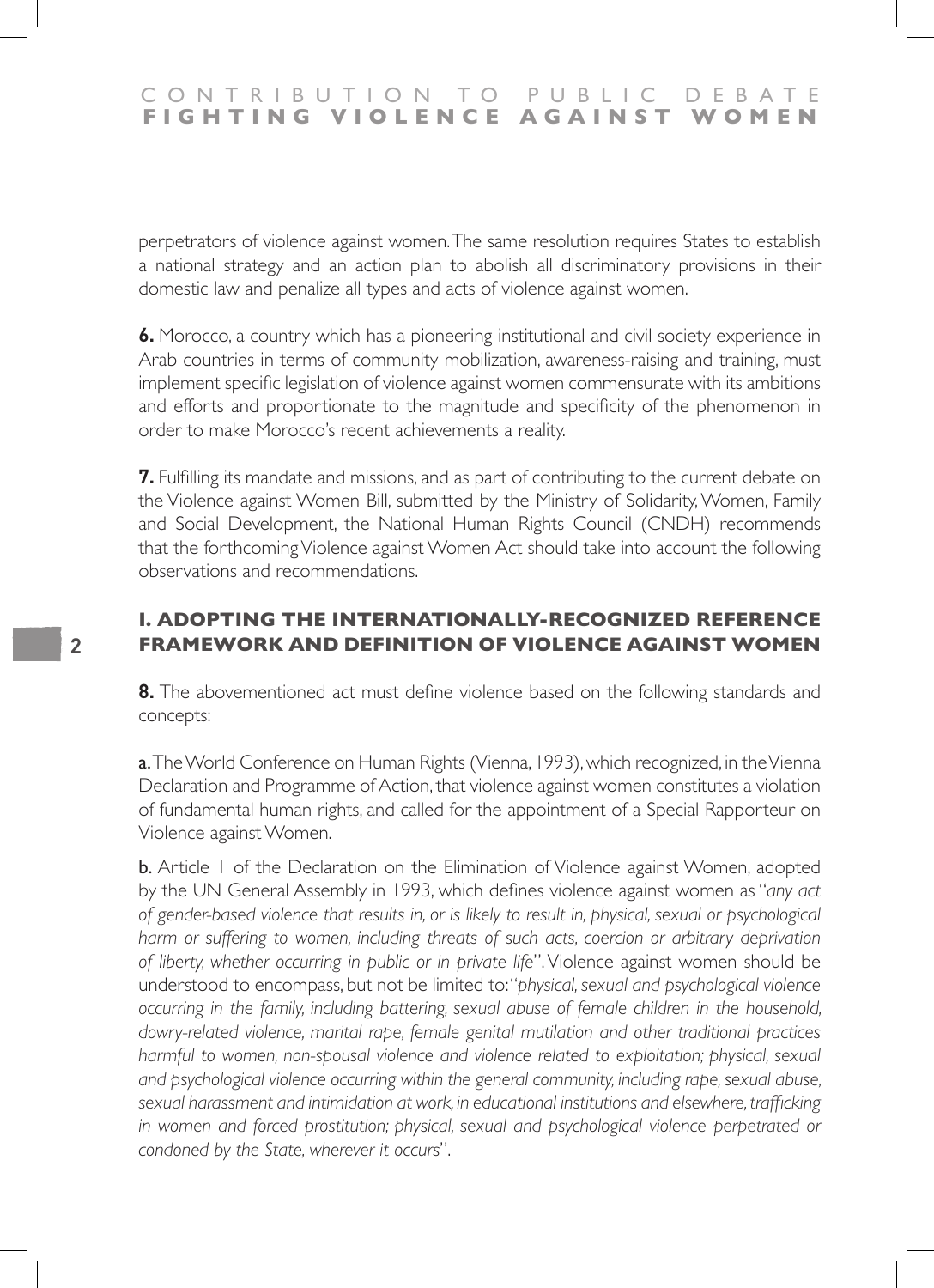c. General Recommendation No. 19 of the Committee on the Elimination of All Forms of Discrimination against Women that states that gender-based violence is directed against a woman "*because she is a woman*". As such, "*gender-based violence, which impairs or nullifies the*  enjoyment by women of human rights and fundamental freedoms under general international *law or under human rights conventions, is discrimination within the meaning of article 1 of the Convention [Convention on the Elimination of All Forms of Discrimination against Women]*".

d. The Istanbul Convention (2011)<sup>4</sup> of the Council of Europe, in which State parties recognize that the realization of equality between women and men is a key element in the prevention of violence against women, which defines domestic violence as "*all acts of physical, sexual, psychological or economic violence that occur within the family or domestic unit or between former or current spouses or partners, whether or not the perpetrator shares or has shared the same residence with the victim*".

e. The Preamble to the UN Convention on the Rights of Persons with Disabilities, adopted on 13 December 2006, which recognizes that "*women and girls with disabilities are often at greater risk, both within and outside the home, of violence, injury or abuse, neglect or negligent treatment, maltreatment or exploitation*".

f. The "Model Strategies and Practical Measures on the Elimination of Violence against Women in the Field of Crime Prevention and Criminal Justice" Annex of resolution 52/86 dated 12 December 1997, in which the UN General Assembly urges Member States "*(a) To periodically review, evaluate and revise their laws, codes and procedures, especially their criminal laws, to ensure their value and effectiveness in eliminating violence against women and remove provisions that allow for or condone violence against women; (b) To review, evaluate and revise their criminal and civil laws, within the framework of their national legal systems, in order* to ensure that all acts of violence against women are prohibited and, if not, to adopt measures *to do so*."**<sup>5</sup>**

g. UN General Assembly resolution 52/86 on "Crime prevention and criminal justice measures to eliminate violence against women" which calls on States "*(a) To review, evaluate and revise sentencing policies and procedures in order to ensure that they meet the goals of: (i) Holding offenders accountable for their acts related to violence against women; (…) iv) Promoting sanctions that are comparable to those for other violent crimes; (…) (c) To take into account in the sentencing process the severity of the physical and psychological harm and the impact of victimization, including through victim impact statements where such practices are permitted by law; (d) To make available to the courts through legislation a full range of sentencing dispositions to protect the victim, other affected persons and society from further violence; (e) To ensure that the sentencing judge is encouraged to recommend treatment of the offender at the time of sentencing; (…) (h) To protect the safety of victims and witnesses before, during and after criminal proceedings*."**6**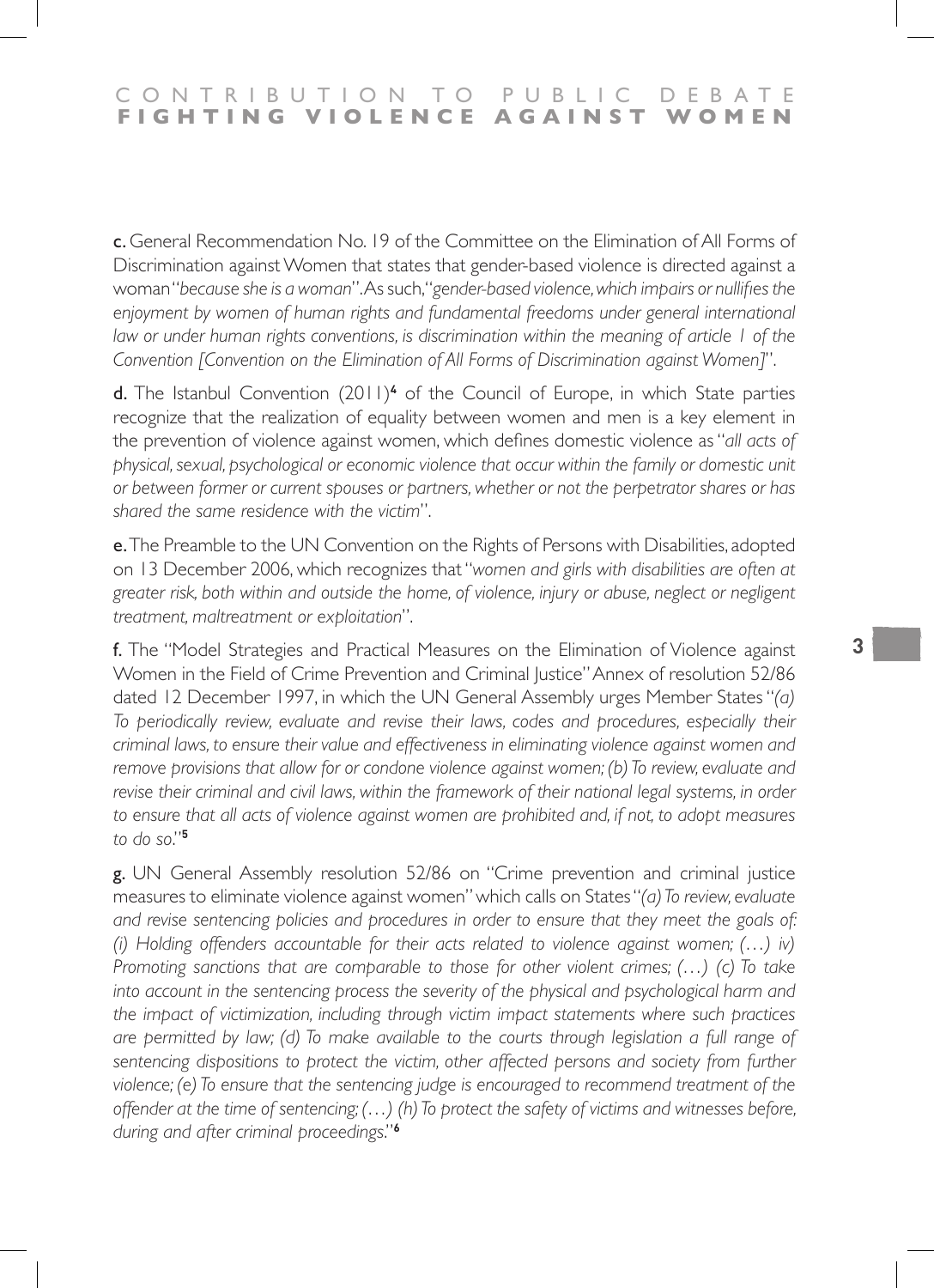### CONTRIBUTION TO PUBLIC DEBATE<br>FIGHTING VIOLENCE AGAINST WOMEN **FIGHTING VIOLENCE**

h. The Beijing Declaration and Platform for Action, adopted in 1995, which considers violence against women among the twelve critical areas of concern requiring priority action, as well as the "Agreed conclusions on the elimination and prevention of all forms of violence against women and girls", adopted by governments at the 57th session of the Commission on the Status of Women (CSW, 2013).

i. Resolutions of the UN General Assembly on the intensification of efforts to eliminate all forms of violence against women (2012) and trafficking in women and girls (2012)

**9.** Therefore, given its structural nature, violence against women must be considered as a human rights violation and gender-based discrimination. This violence concern all ages and can take place in all places -home, family, workplace, educational settings, training places, places of detention and public spaces- and can be perpetrated by a natural person, a legal person or State officials.

# **II. OUTLINING THE OBJECTIVES OF THE ACT: STATE RESPONSIBILITY IN COMBATING GENDER-BASED VIOLENCE (DUE DILIGENCE)**

**10.** Under international human rights law, as it is laid down by international standards and declarations, particularly the Declaration on the Elimination of Violence against Women, States should "*exercise due diligence to prevent, investigate and, in accordance with national legislation, punish acts of violence against women, whether those acts are perpetrated by the State or by private persons*"**<sup>7</sup>** . A law criminalizing violence against women and punishing acts perpetrated by private persons is not sufficient, in itself. Governments have a duty to make their functions more efficient in order to effectively ensure that acts of domestic violence are investigated and punished de facto.

**11.** In its General Comment No. 31, the Human Rights Committee has recognized that "*there may be circumstances in which a failure to ensure Covenant rights as required by article 2 would give rise to violations by States Parties of those rights, as a result of States Parties'*  permitting or failing to take appropriate measures or to exercise due diligence to prevent, *punish, investigate or redress the harm caused by such acts by private persons or entities*" **<sup>8</sup>** .

**12.** In its General Recommendation No. 19, the CEDAW Committee notes that "*States may also be responsible for private acts if they fail to act with due diligence to prevent violations of rights or to investigate and punish acts of violence, and for providing compensation*" for the victims.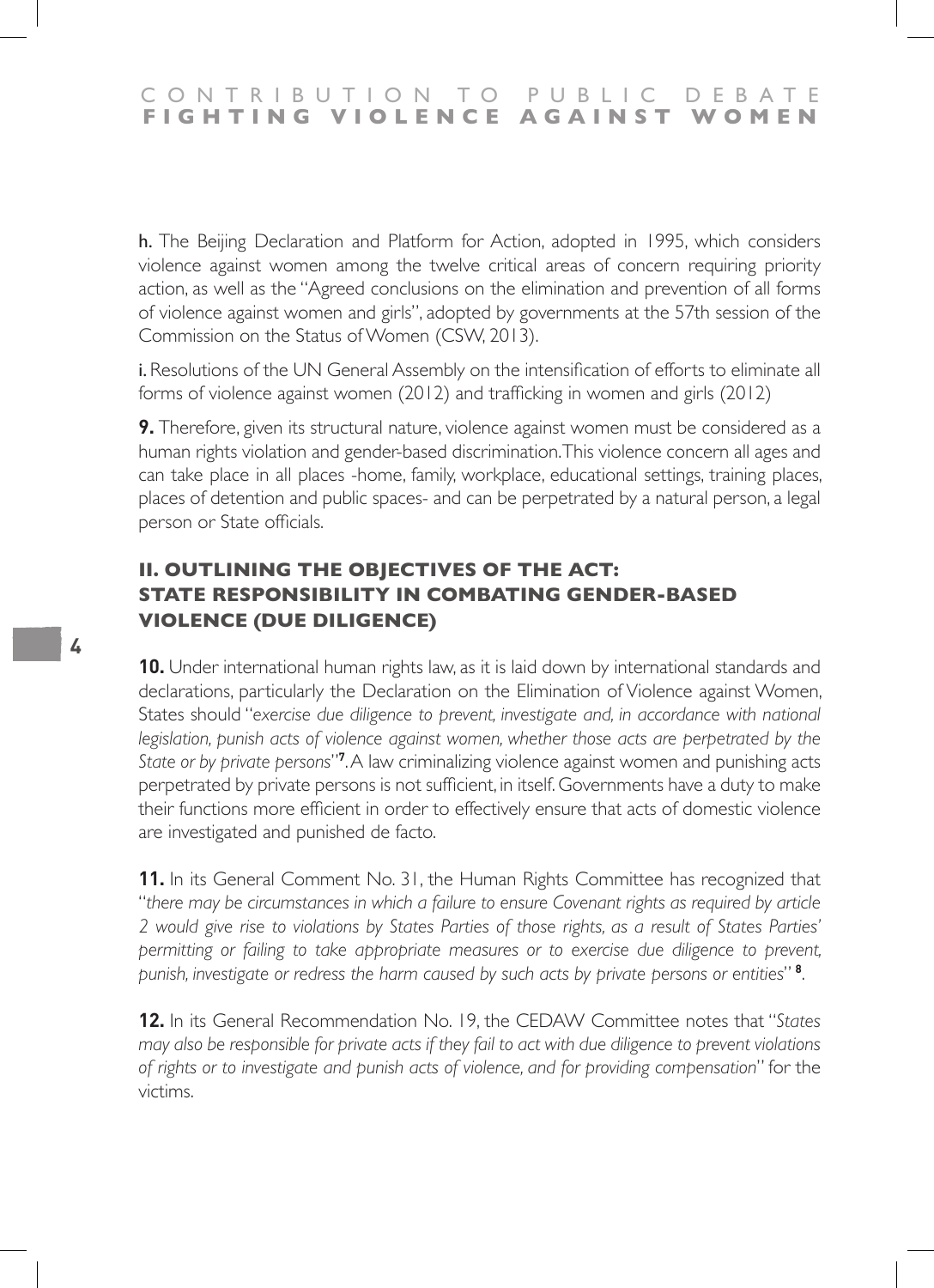**13.** In its Şahide Goekce v. Austria Communication, the CEDAW Committee states that "*Although (…) it is necessary in each case to determine whether detention would amount to a disproportionate interference in the basic rights and fundamental freedoms of a perpetrator of domestic violence, such as the right to freedom of movement and to a fair trial, the Committee is of the view, as expressed in its views on another communication on domestic violence, that the perpetrator's rights cannot supersede women's human rights to life and to physical and mental integrity*" **<sup>9</sup>** .

**14.** In its judgment of the case of Bevacqua and S. v. Bulgaria, the European Court of Human Rights (ECHR) held that there was a violation of Article 8 (right to respect for private and family life) of the European Convention on Human Rights because the Bulgarian authorities fail to take the necessary measures to punish and control the applicant's husband. The behavior of the authorities, who refused to institute criminal proceedings against the applicant's husband for his continuing violence claiming that that it was open to the applicant to bring private prosecution proceedings, was sanctioned by the Court which stressed that the authorities' view that the dispute between the applicant and her husband concerned a "*private matter*" was incompatible with their positive obligations to secure the applicant's secure the enjoyment of the applicants' Article 8 rights**<sup>10</sup>**.

In the case of Opuz v. Turkey, the ECHR held -for the first time in a case of domestic violence- that that there has been a violation of Article 14 of the European Convention read in conjunction with Articles 2 and 3. Bearing in mind its findings "*that the general and discriminatory judicial passivity in Turkey, albeit unintentional, mainly affected women, the Court considers that the violence suffered by the applicant and her mother may be regarded as gender-based violence which is a form of discrimination against women. Despite the reforms carried out by the Government in recent years, the overall unresponsiveness of the judicial* system and impunity enjoyed by the aggressors, as found in the instant case, indicated that *there was insufficient commitment to take appropriate action to address domestic violence*"**<sup>11</sup>**.

**15.** Article 16 of the Convention on the Rights of Persons with Disabilities calls on States to "*take all appropriate measures to prevent all forms of exploitation, violence and abuse by*  ensuring, inter alia, appropriate forms of gender- and age-sensitive assistance and support for persons with disabilities and their families and caregivers, including through the provision *of information and education on how to avoid, recognize and report instances of exploitation, violence and abuse. States Parties shall ensure that protection services are age-, gender- and disability-sensitive*".

**16.** These responsibilities and obligations are incumbent on all perpetrators of violence, namely state actors, private or legal persons, and encompass all types and forms of violence against women and girls.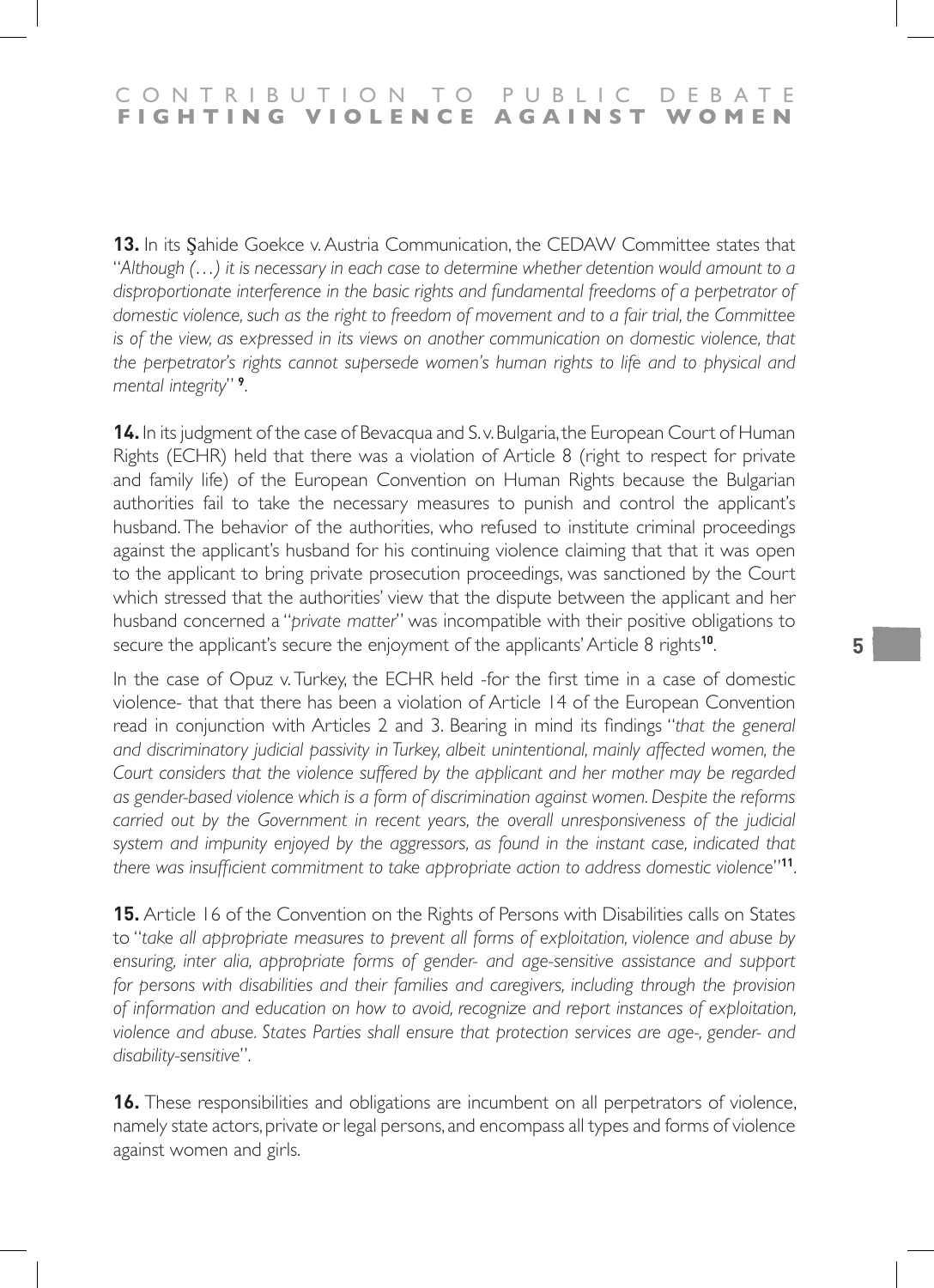# **III. COMBATING GENDER-BASED VIOLENCE AND DISCRIMINATION**

**17.** Taking into consideration the national and international standards and Morocco's national and international commitments, the Council recommends taking all necessary measures, including by legislations, regulations or public policies, to:

a. Recognize that violence against women is a gender-based violence because it is a form of gender based discrimination, a manifestation of historically unequal power relations between men and women and affirm that it constitutes a violation of the rights and fundamental freedoms of women and girls;

**b.** Refrain from engaging in violence against women and girls and exercise due diligence to prevent, investigate, punish and provide reparation for acts of violence perpetrated by the State or private persons and ensure that authorities, officials and state institutions as well as other actors acting on behalf of the State behave in accordance with this obligation;

c. Adopt or amend laws to criminalize violence against women and girls and, for this purpose, take measures to ensure protection immediately for the victims, investigate, prosecute and adequately punish perpetrators, in order to put an end to impunity;

d. Take into account the preamble and Article 19 of the Constitution to repeal all legislations, regulations and public policies that directly or indirectly discriminate against women and take necessary legislative, regulatory and public policy measures to promote gender equality and parity between men and women in all areas;

e. Setting fighting against domestic violence/spousal abuse as a priority and adopt, reinforce, and implement legislations to prohibit and punish this form of violence and provide for appropriate legal protection and prevention measures.

# **IV. COORDINATION, MONITORING AND EVALUATION**

**18.** The future Violence against Women Act should provide for the establishment of monitoring and coordination mechanisms that involve all institutional and non-institutional stakeholders, particularly by:

a. Giving the yet-to-be created Authority for Parity and the Fight against All Forms of Discrimination against Women, referred to under Articles 19 and 164 of the Constitution, a mandate to receive and investigate, if need be, complaints from the victims and monitor and assess the implementation of the Act and public policies aiming at combating violence against women and girls;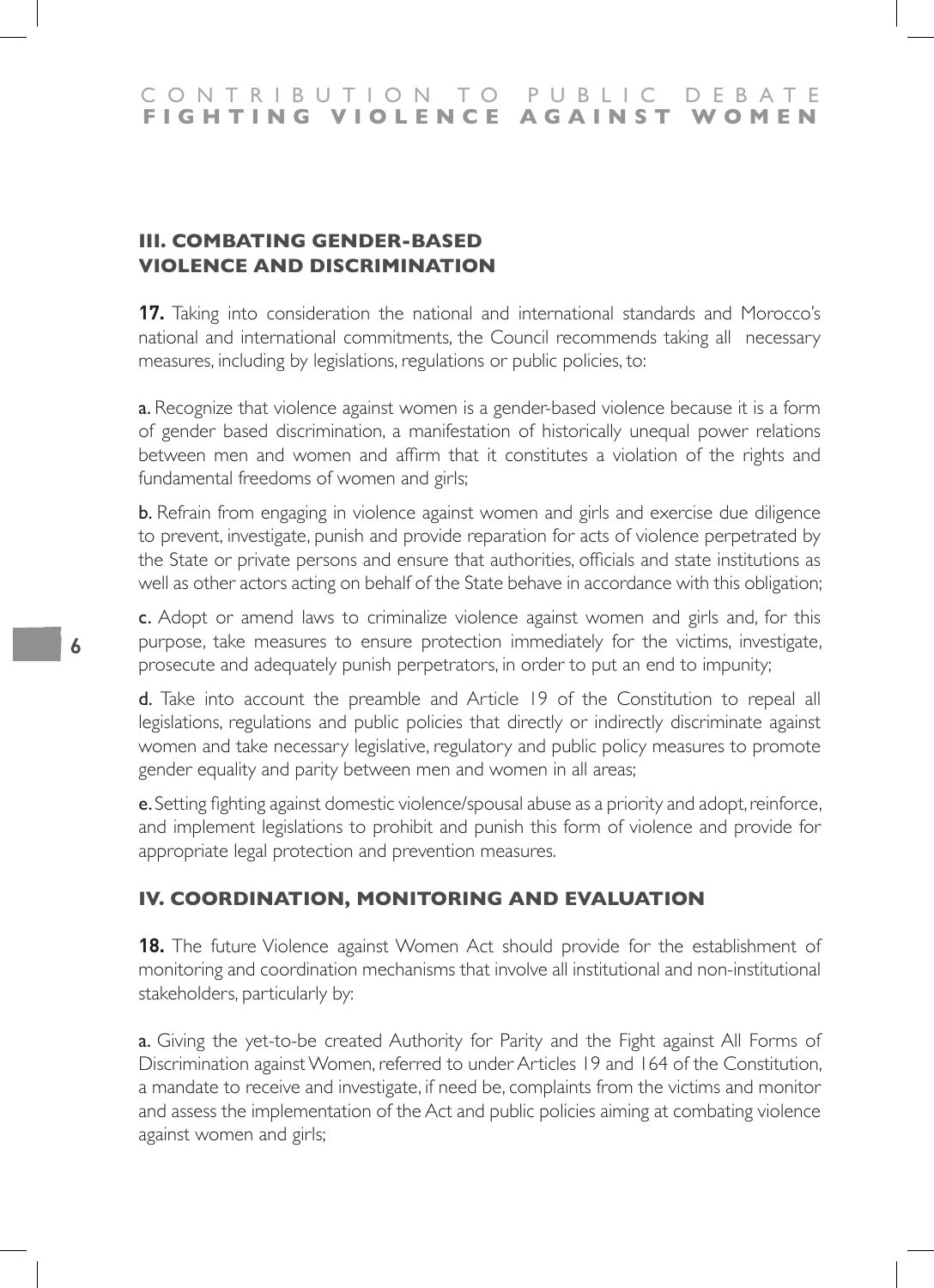b. Encouraging inter-institutional coordination and cooperation to ensure coordinated, thorough and appropriate response against cases of violence and ensure effective cooperation between all national government agencies and all other institutions and stakeholders;

c. Incorporating provisions to ensure the systematic and coordinated collection and dissemination of data and information on the prevalence, causes and consequences of gender-based violence acts. Data must be collected and established in accordance with the definition of gender-based violence and disaggregated by sex, age, relationship between the perpetrator and the victim, where the violence act is perpetrated, personal circumstances of the victim and other relevant factors;

d. Involving, in accordance with the provisions of the Constitution, local and national civil society organizations working against gender-based violence in monitoring and assessing the implementation of the Violence against Women Act and in all mechanisms to be established for such purposes;

e. Introducing provisions to ensure full and sustained funding for law enforcement and mandatory training on the fundamental human rights of women and girls and violence against them for law enforcement officials, including police, prosecutors, lawyers, court staff, health professionals and social workers;

f. providing in the law for the assessment of public policies aiming at fighting against violence and the presentation of an annual report by the Government to the Parliament.

# **V. SUPPRESSING AND PUNISHING INTENTIONAL VIOLENCE AGAINST WOMEN**

**19.** Expressly considering, in the law, intentional acts of violence against women and girls, including those committed by spouses, as crimes, mainly the acts that are not criminalized and/or the acts that are not clearly defined in the current penal legislation, by:

a. Redefining rape as a non-consensual sexual intercourse that involves forced vaginal, anal or oral penetration, with any part of the body or an object, and providing for severe penalties for the rape of minors, persons with disabilities, persons with weak mental faculties and pregnant women as well as for marital rape;

**b.** Criminalizing forcing a woman or a girl to have a non-consensual sexual intercourse with a third person;

c. Amending the provisions of the Family Code to prohibit child marriage under 18 years of age, criminalizing any act aiming at forcing an adult woman or a girl (less than 18 years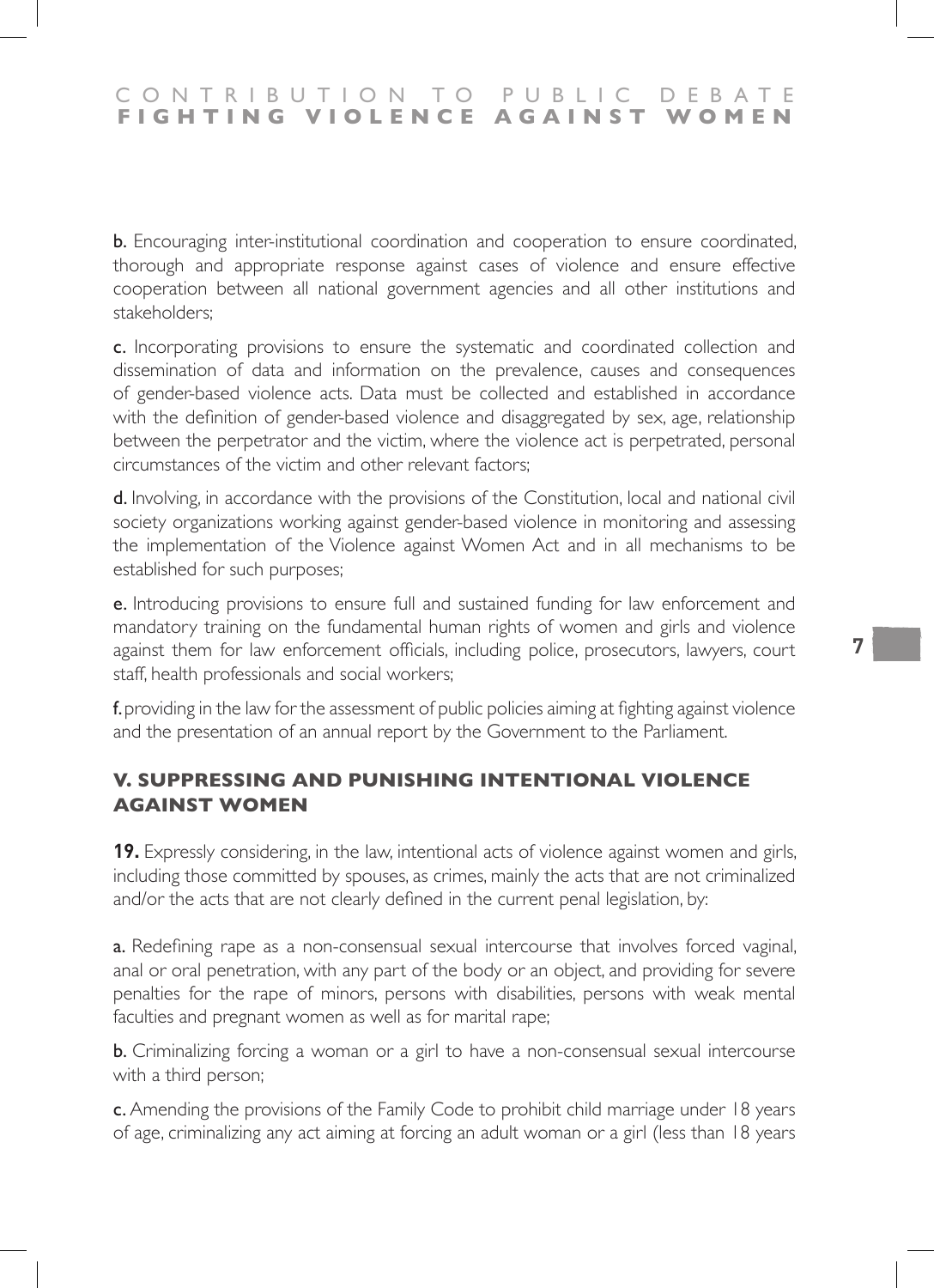of age) to enter into marriage, and providing for the civil liability of accomplices who help plan and/or conclude such marriage;

d. criminalizing and punishing any unwanted verbal, non-verbal or physical sexual act, aiming at or violating woman's dignity, particularly when such behavior creates an intimidating, hostile, degrading, or humiliating environment;

e. Considering as misdemeanors or petty offenses, as appropriate, some forms of psychological or moral violence, including the act of subjecting a woman or a girl in public, private or professional spaces to repeated acts or verbal abuses that aim at or lead to the degradation of their living conditions and may affect their rights and dignity or their physical or mental health;

f. Considering as misdemeanors or petty offenses, as appropriate, any threatening behavior directed against a woman/girl causing her to fear for her safety or freedom of movement;

g. Criminalizing trafficking in persons, especially women and girls, for sexual and economic exploitation purposes, in order to better protect the rights of women and girls, prosecuting and convicting the perpetrators and intermediaries and ensuring to the victims the protection given to witnesses and the possibility of voluntary repatriation, regardless of their involvement in any other judicial proceedings;

h. Criminalizing any behavior aiming to circumvent the provisions of the Family Code relating to the right of the custodial mother to the marital home;

i. Criminalizing aiding or abetting in the above-mentioned offenses;

j. Considering as misdemeanors some forms of violence in the workplace, mainly refusing, in violation of the law, to hire the victim by contract, cancelling her post or breaching the general terms of employment, including underestimating her work, threatening, intimidating or humiliating her at the workplace.

The above offenses should apply regardless of the nature of the relationship between the victim and the offender.

**20.** Ensuring that the offenses established in accordance with the Act are punishable by effective, proportionate and dissuasive penalties, taking into account their severity and the harm done to victims and survivors

a. Prohibiting, as regards all forms of violence falling under the Act, alternative dispute resolution, including mediation and conciliation;

**b.** Taking into account, when ordering the payment of a fine, the ability of the offender to meet his financial obligations toward the victim;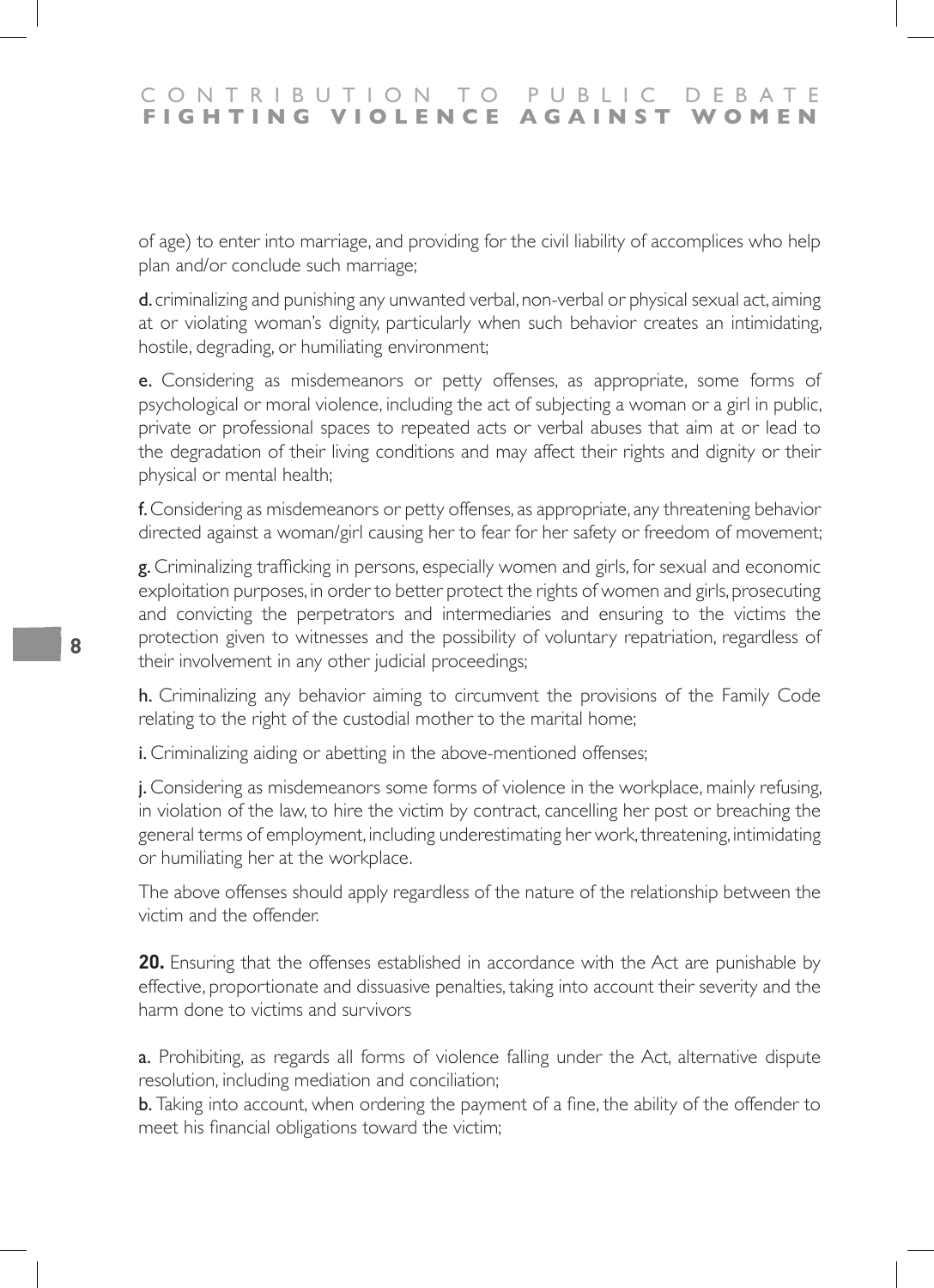c. Considering rape and other sexual violence acts as aggravating circumstances when they are intentionally perpetrated against a woman or a girl by a civil servant or any other person acting in an official capacity or at his instigation or with his consent or acquiescence;

d. Considering the following acts as aggravating circumstances: transforming, concealing, destroying, withholding or misappropriating objects, personal documents, assets and securities, property rights or economic resources intended to cover the needs of the victim and any damage to the victim's jointly or separately owned property;

e. Imposing by law heavier sentences in the following cases of violence: when the offender (1) is the current or ex husband, (2) a family member, (3) a person living with the victim, (4) a person who abused his authority, (5) recidivism, (6) when the act is perpetrated against a person made vulnerable by particular circumstances, (7) when the act is perpetrated against a child or in the presence of a child, (8) when the act is perpetrated by many offenders, (9) when the offense is preceded or accompanied by extreme levels of violence, (10) when an arm is used or when there is a threat to use one, (11) when the act causes serious physical or psychological harm to the victim, (12) and when the offender has previously been convicted of similar acts.

**21.** Guaranteeing the rights of victims and witnesses in the investigation and prosecution procedures:

a. Encouraging any person who witnesses an act of violence falling under this Act or has reasonable grounds to believe that such an act could be committed or that further violence is expected to report the act to the competent organizations or authorities;

b. Waiving the obligation of confidentiality for some professionals in order to enable them to report to the competent authorities or to call them as witnesses of any serious act of violence that is committed or likely to be committed;

c. Starting without undue delay police investigations and judicial proceedings relating to all forms of violence covered by the scope of this Act, taking into account the fundamental principles of human rights, the specificities of gender-based violence and the rights of the victim in the all stages of penal procedure;

d. Ensuring rapid and appropriate response of law enforcement officials to all forms of violence covered by the scope of this Act, by taking quick and appropriate prevention and protection measures, including the preventive operational measures, the collection of evidence and the assessment of the gravity of the situation and the risk of recidivism so as to ensure, if necessary, coordinated security and support for the victims and survivors; e. Setting the limitation period for the prosecution of the offenses referred to in the Act to run for a sufficient period of time proportional to the seriousness of the offenses, in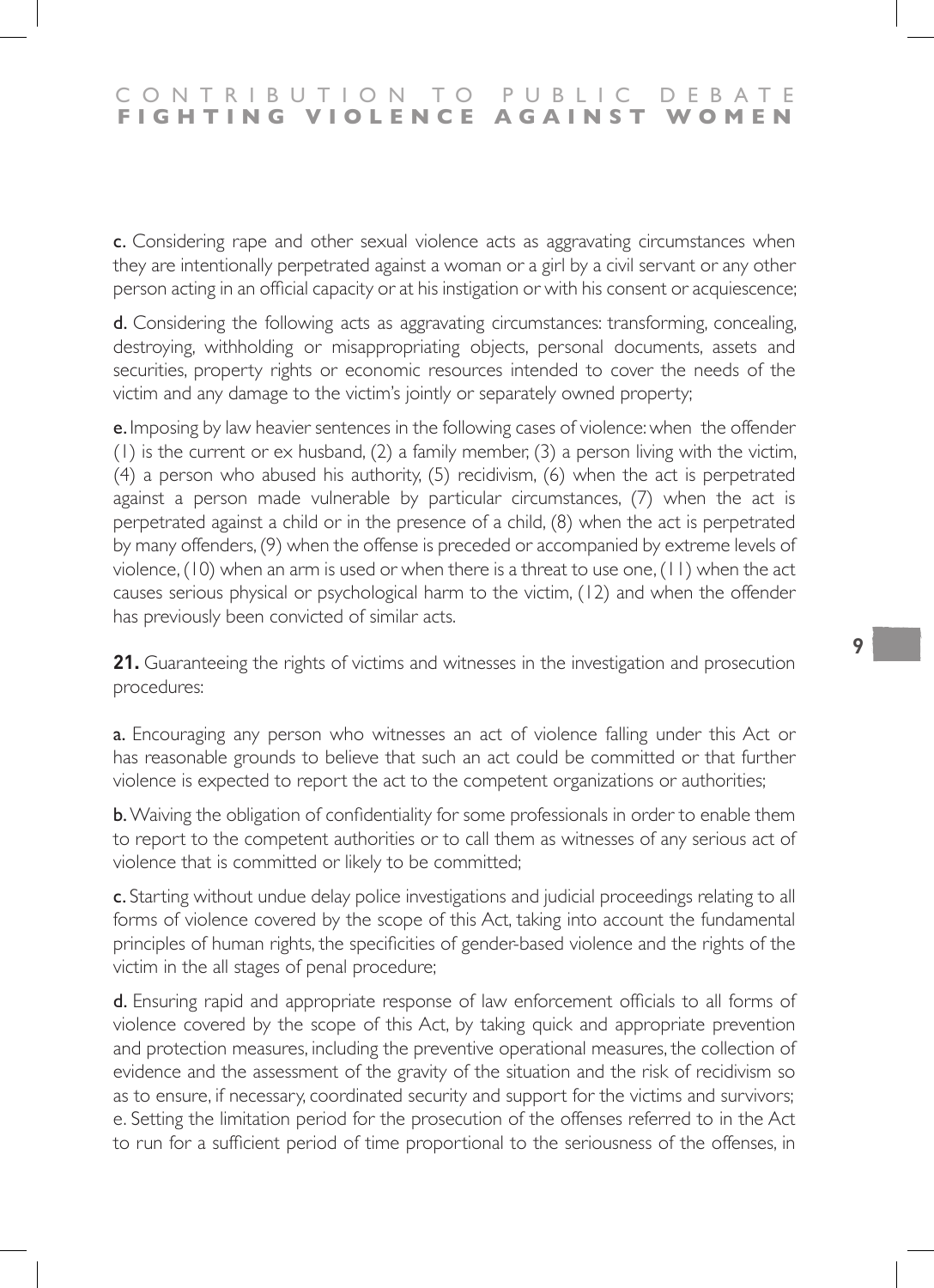order to allow the efficient initiation of proceedings when the victim comes of age if she was a minor when the act was committed.

### **VI. PROTECTING THE RIGHTS OF VICTIMS AND SURVIVORS**

22. Providing for legislative or other necessary measures to protect the rights and interests of the victims at all stages of the investigations and judicial proceedings, in particular by:

**a.** Giving the office of the public prosecutor the power to institute criminal proceedings (ex officio) and not necessarily at the request of the victim, immediately after filing the complaint by the victim or, if necessary, by a victim care unit, the Authority for Parity and the Fight against All Forms of Discrimination, centers counseling and supporting women victims of violence or private individuals;

b. Ensuring the safety of the victims, their families and the witnesses against intimidation, retaliation or being victims again;

c. Informing the victim when the perpetrator escapes or is temporarily or definitely released, at least in cases where the victims and their family might be in danger;

d. Informing the victims of their rights, the available services, the measures taken to address their complaints, the charges against the perpetrators, the general progress of the investigations or proceedings, their role in the procedure and the decision made concerning their cases;

e. Giving the victims the opportunity to be heard, to supply evidence and to give their views and express their needs and concerns, directly or through an intermediary, and taking them into account;

f. Providing for measures to protect the victim's privacy and reputation and prevent contact between victims and offenders in the court and the judicial police premises;

g. Taking special measures to protect children when they are victims of or witnesses to violence against women and domestic violence, taking into account the best interests of the child;

h. Taking necessary legislative or other necessary measures to protect the rights and the needs of children who witness any form of violence: deciding custody and visitation rights, denying visitation rights if contrary to the will of the child, and providing psychosocial and social support tailored to the age of the child.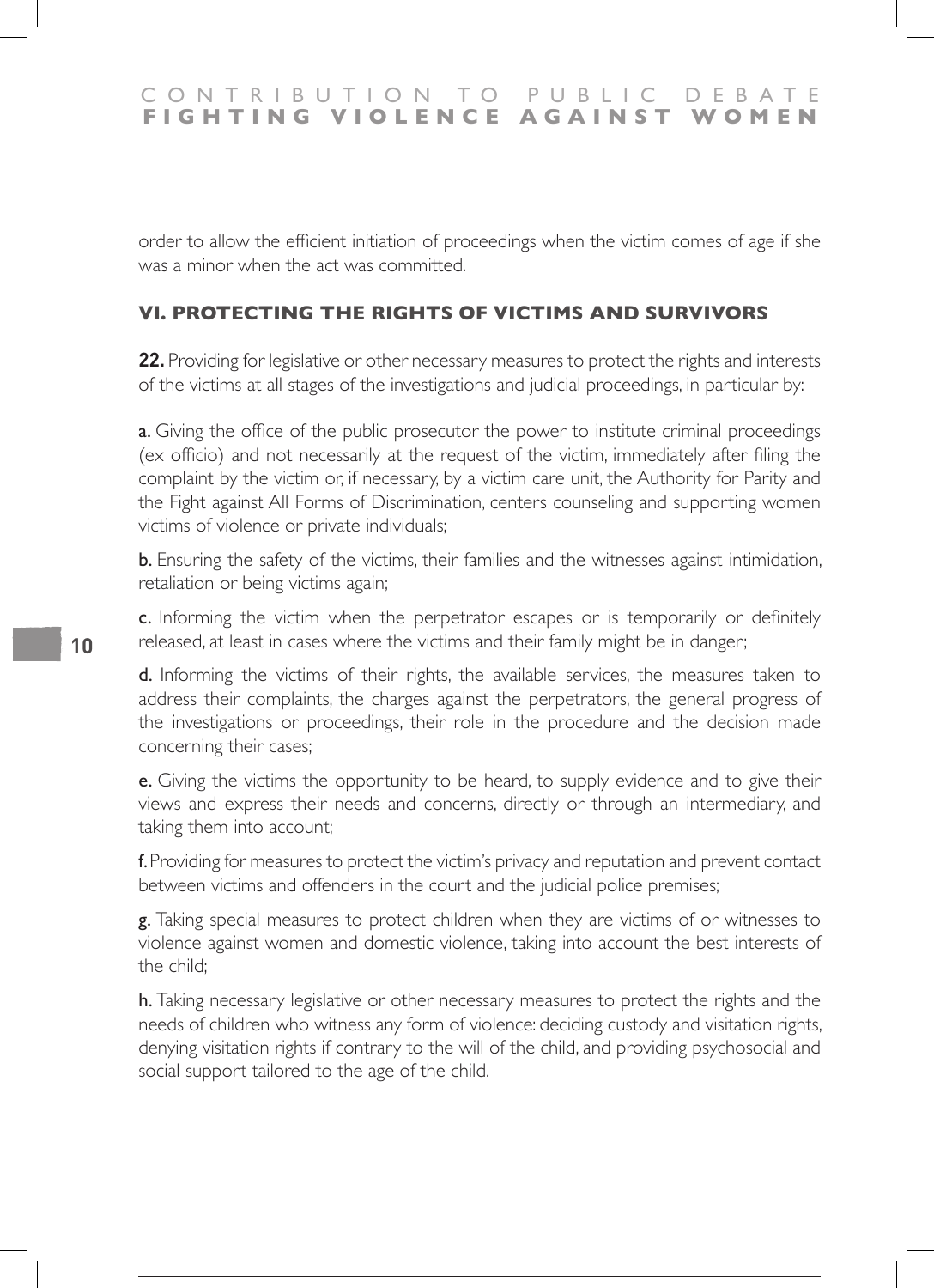# **VII. CIVIL ACTION, REPARATION, ACCESS TO JUSTICE AND CARE SERVICES FOR VICTIMS/SURVIVORS**

**23.** Taking legislative and other necessary measures to ensure that victims/survivors have easy and timely access to reparation for the damages suffered, particularly by:

a. Setting up specialized units within the judicial police and in each public prosecutor's office to investigate violence against women and prosecute the alleged perpetrators in accordance with relevant international standards;

b. Establishing specialized divisions within each court of first instance and each court of appeal, giving them exclusive jurisdiction, both in criminal and civil cases, to deal with all acts and cases that fall within the scope of the Violence against Women Act;

c. Giving victims the right to adequate civil remedies against the perpetrator and the rights appropriate reparation, and ensuring they are implemented quickly and effectively. When the offender is unknown or insolvent, the State should award adequate compensation to victims/survivors with serious bodily injury or health impairment, when no other sources are available;

d. Taking the necessary legislative or other necessary measures, in accordance with the general principles of international law, to give the victims the right to suit the perpetrator, and give them the right to go for adequate civil remedies against the State authorities that have failed in their duty to take the necessary preventive or protective measures within the scope of their powers;

e. Making sure culture, custom/tradition or religion is not used, in all stages of court proceedings, to justify any acts of violence punishable by this Act;

f. Introducing a provision in the Family Code to also ensure social assistance for children under the parental authority or the custody of a person that was victim of an act of violence, in accordance with terms to be defined by regulation;

g. Introducing, in the Law No. 04-00 on compulsory basic education, a provision allowing school immediate enrollment for children who change residence following a gender-based violence act;

h. Providing in the Labor Code for the right of women, victim of gender based violence, to have their working hours reduced or rescheduled or the right to job relocation, when they have a protection order. The Council also suggests that the Labor Code should include a provision to consider absence from work or lateness following physical or psychological violence as justified.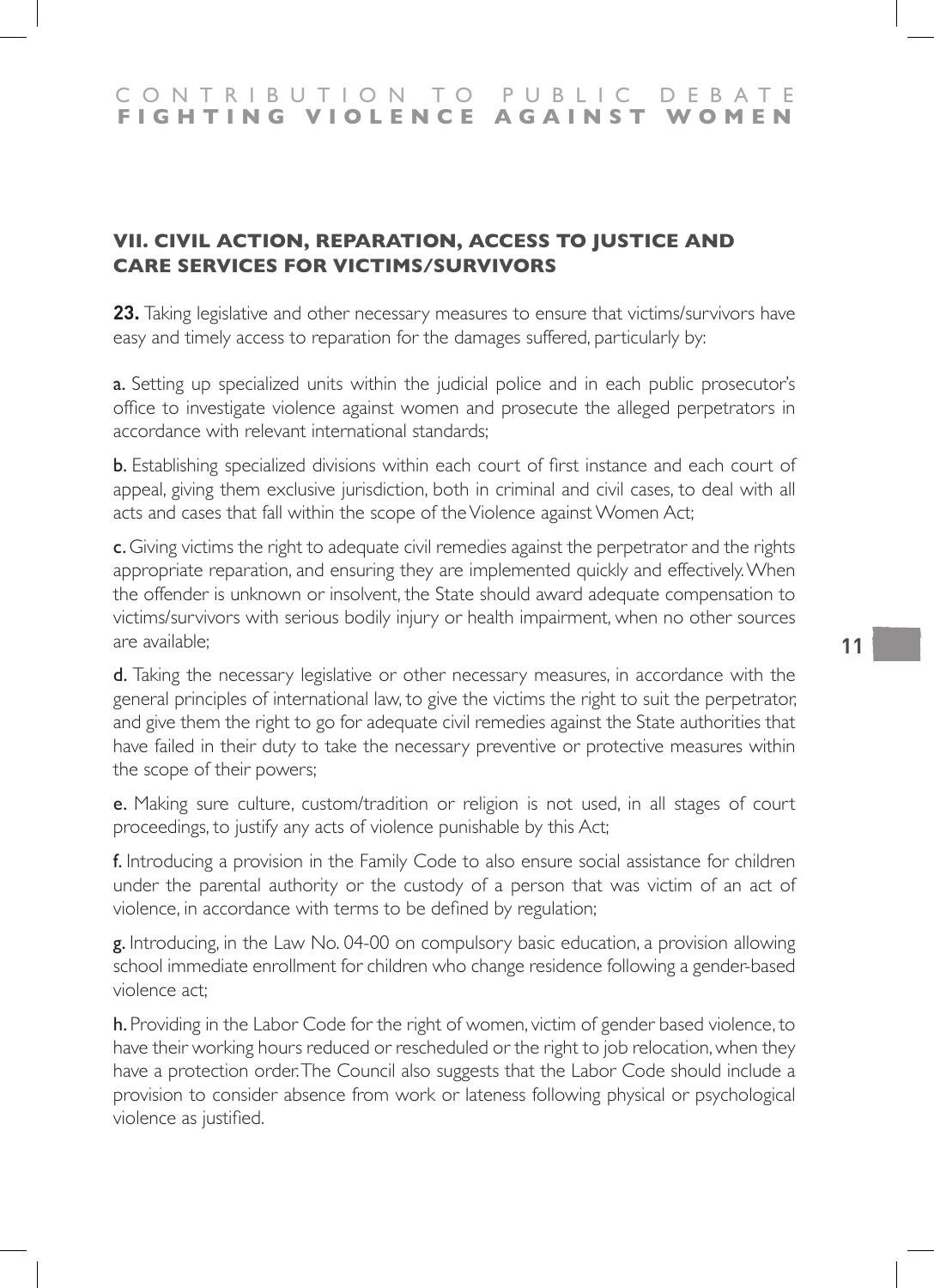**24.** Making sure victims/survivors of gender based violence receive adequately support and information services supervised by trained professionals, by:

**a.** Giving judicial police officers and public prosecutors the mandate to inform victims, by any means, of their right to be protected by law as well as their right to seek compensation for damages, to be plaintiff an action initiated by the office of the public prosecutor, or to initiate an action against him in civil courts;

b. Giving judicial police officers and public prosecutors the mandate to inform victims of their right to a protection order, under the conditions defined by the Act;

c. Providing victims wishing to take civil action with legal assistance, free legal aid or the assistance of a public facility or a victim assistance civil society organization;

d. Implementing and providing care and support services for the victims and survivors, mainly:

Information on support services, complaint and appeal national and local mechanisms, available legal measures, with easy and accessible language;

**Legal advice and psychological support;** 

Helplines (round-the-clock, 24/7) in police and gendarmerie stations;

Supporting victims in filing their complaints, financial assistance, and access to social, health and education services;

Immediate and short/long-term specialist support services, such as appropriate, easily accessible shelters in sufficient numbers to provide safe accommodation for victims, especially women and their children;

**Appropriate and easily accessible centers for rape and sexual violence, in sufficient** numbers, in medical and hospital units to provide victims with medical and forensic examination and trauma support services.

#### **VIII. PROTECTIVE MEASURES**

**25.** Taking all legislative or other necessary measures to give the "*juge déféré*" (the interim relief judge) the power to take measures to protect women and girls against violence, particularly by:

a. Issuing appropriate and immediate orders to protect women victim of violence acts punishable in the Act, without undue financial or administrative burdens. These orders should be issued for a specified period or until modified or discharged; where necessary, issued on an *ex parte* basis with immediate effect; available irrespective of, or in addition to, other judicial proceedings; allowed to be introduced in subsequent judicial proceedings;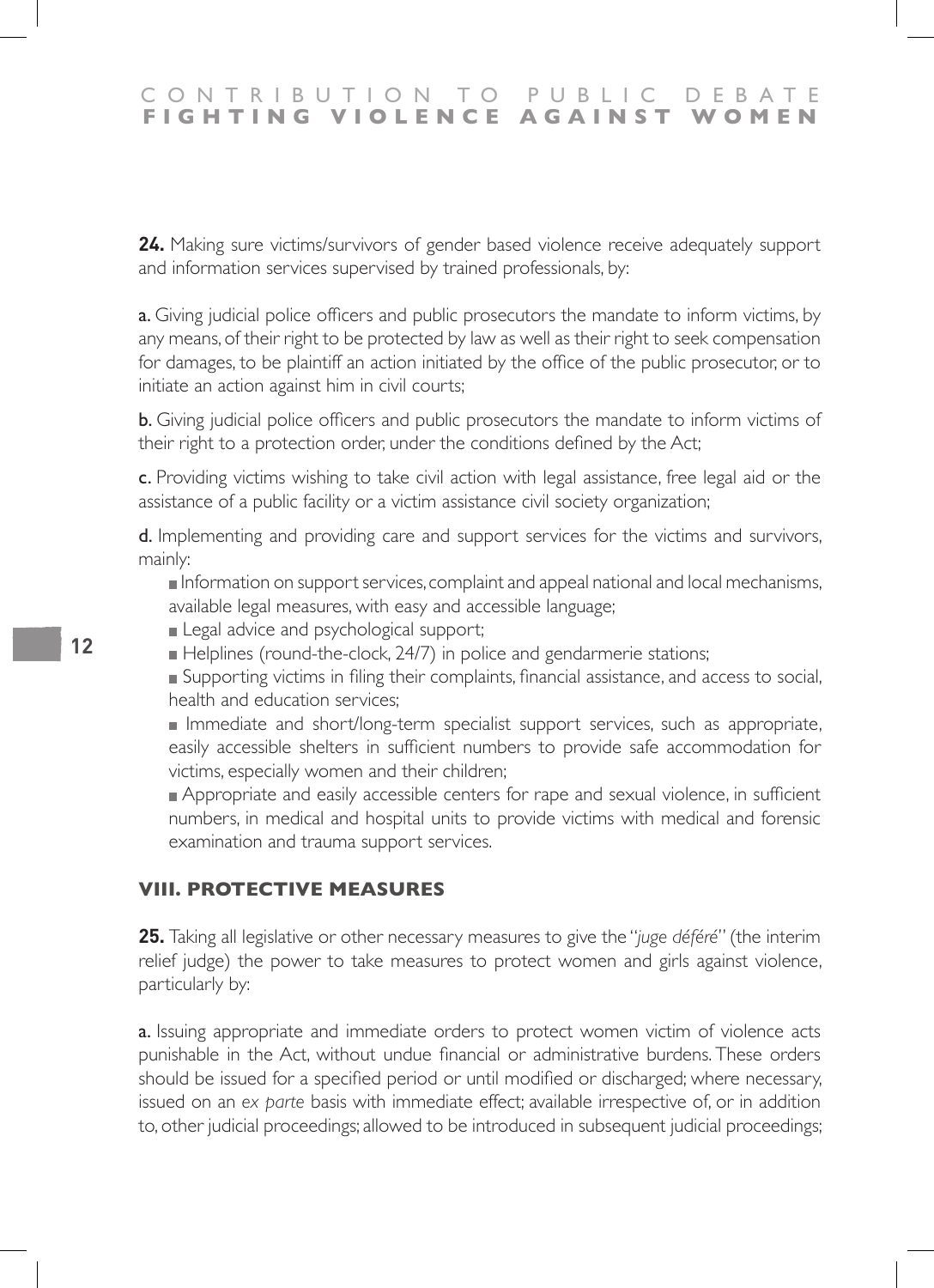b. Considering as sufficient evidence, to issue a protection order, the testimony of a third party or the complainant, after taking the legal oath. No independent evidence (police, medical or otherwise) shall be required to issue a protection order when the complainant testifies in person or submit an oral/written statement, after taking the legal oath;

c. Proceeding with the investigation or prosecution of offenses established in accordance with the Act even if the victim retracts her statement or withdraws her complaint;

d. And giving specialized governmental and nongovernmental organizations and domestic violence counselors the chance to assist and/or support the victims, upon their request, during investigations and judicial proceedings.

**26.** In cases of domestic/spousal violence, all legislative or other necessary measures should be taken to give the competent authorities the power to:

a. Order, in situations of immediate danger, the perpetrator to vacate the residence where the victim or the person at risk lives for a sufficient period of time and to prohibit and warn the perpetrator against entering the residence or contacting the victim or the person at risk;

**b.** Refrain from issuing any mutual protection orders;

c. Add in Book 1 of the Family Code a specific chapter on victim protection procedure in order to give the family judge a central role in the protection of the victims of spousal/ domestic violence;

d. Incorporate an article in the Penal Procedure Code to give the family judge the mandate to rule on the measures proposed to be added in the Family Code and act as the the "juge déféré" interim relief judge;

e. Any breaches of the restraining or protection orders shall be punishable by proportionate and dissuasive criminal or other legal sanctions.

# **IX. PREVENTION MEASURES**

**27.** Gender related stereotypes and prejudices can "legitimize" discrimination and violence against women. The State has thus the responsibility to take all repressive measures, incentives and support measures to eradicate prejudices and all other practices based on the idea of the inferiority of women and/or on stereotyped roles for women and men.

**28.** Promoting the culture of equality and human rights at all levels of education, through the following: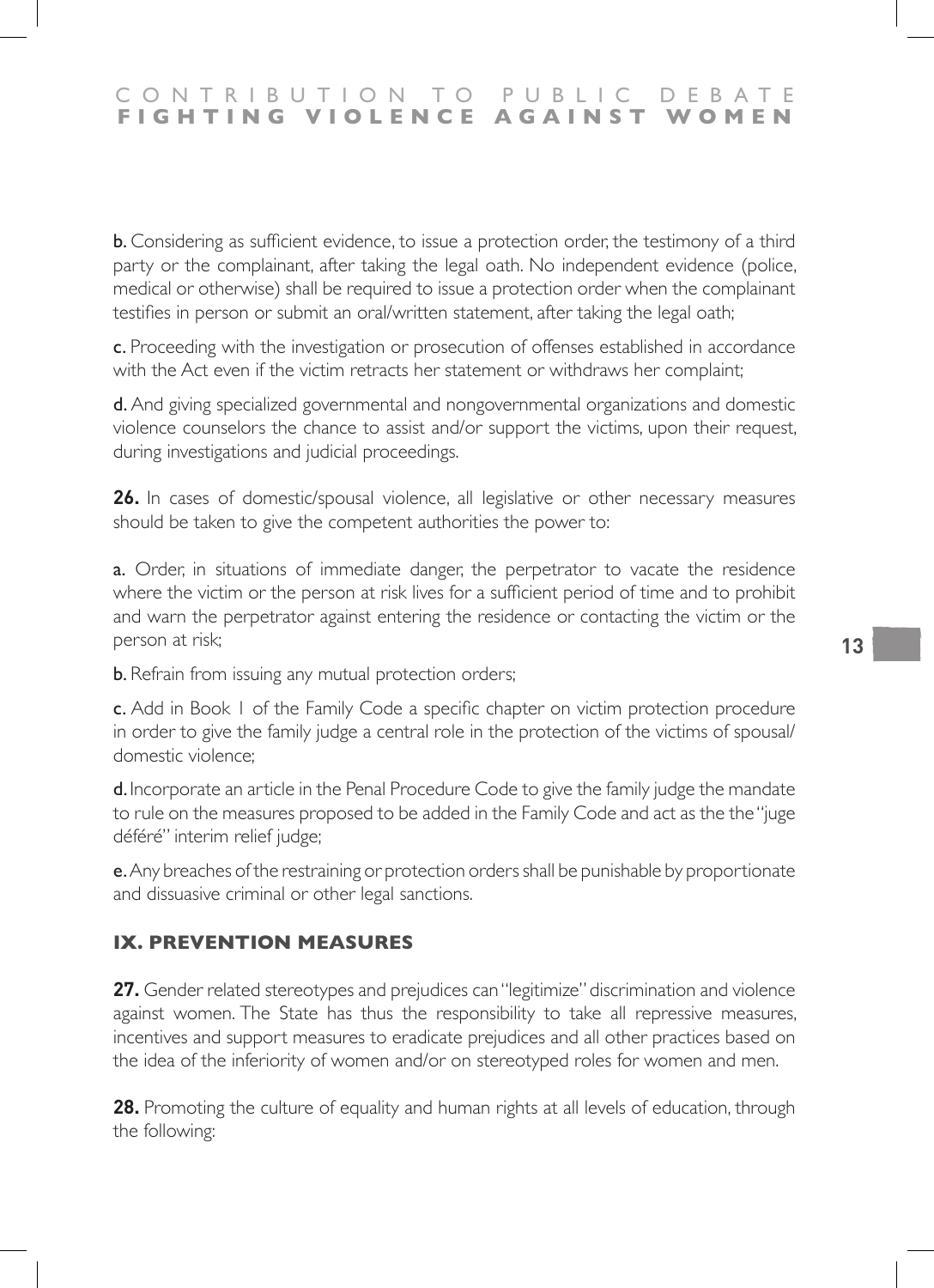a. Including in both formal and informal curricula and textbooks, at all levels of education, teaching material adapted to the learners evolving capacity and to teach them the constitutional principles relating to nondiscrimination, gender equality and parity between men and women in all areas, the equal right of women and girls to dignity, and nonviolent conflict resolution and effective inter-personal communication;

b. Implementing awareness-raising, training and in-service training programs for the educational staff: teachers, inspectors (largely involved in putting together programs and textbooks), school counselors and heads of educational institutions on the abovementioned principles and values, and strengthening their capacities to early detect domestic and family violence;

c. Institutionalizing the gender-based approach mainstreaming at all education levels, taking into account the real meaning of this approach deeply-rooted in the principles of women's human rights. The crosscutting nature of the gender-based approach can help make the culture of equality and human rights in general the structuring frame of the education system.

**29.** Including in the missions of audiovisual media, at all levels, the fight against gender stereotypes and the promotion of constitutional principles of gender equality and parity, by:

a. Adding to the missions of the High Authority of Audiovisual Communication (HACA) the mandate to monitor and ensure that all audiovisual operators abide by the constitutional principles of gender equality, parity and women's dignity. This mission should be implemented through the program monitoring mechanisms;

b. Introducing in the Audiovisual Communication Act of 2005**<sup>12</sup>**, expected to be reviewed or amended in 2014, an explicit reference to "*respect for the equal rights of men and women, as guaranteed by the Constitution*" as well as the obligation of audiovisual communication operators to fight gender stereotypes, violence and direct or indirect gender-based discrimination;

c. putting emphasis in the gender violence act, without prejudice to the penalties provided by the laws in force, that programs and entirely or partly rebroadcasts should not glorify violence, incite to gender based discrimination or any other discrimination, and/or include content perpetuating gender stereotypes on roles and spaces, or inciting to behavior that is harmful to women's integrity and physical and psychological safety;

d. Making it compulsory for state-owned media companies, through their legal terms and specifications, to guarantee and ensure -in all their programs and in their criteria for awarding production contracts or acquisition and broadcasting of programs- respect for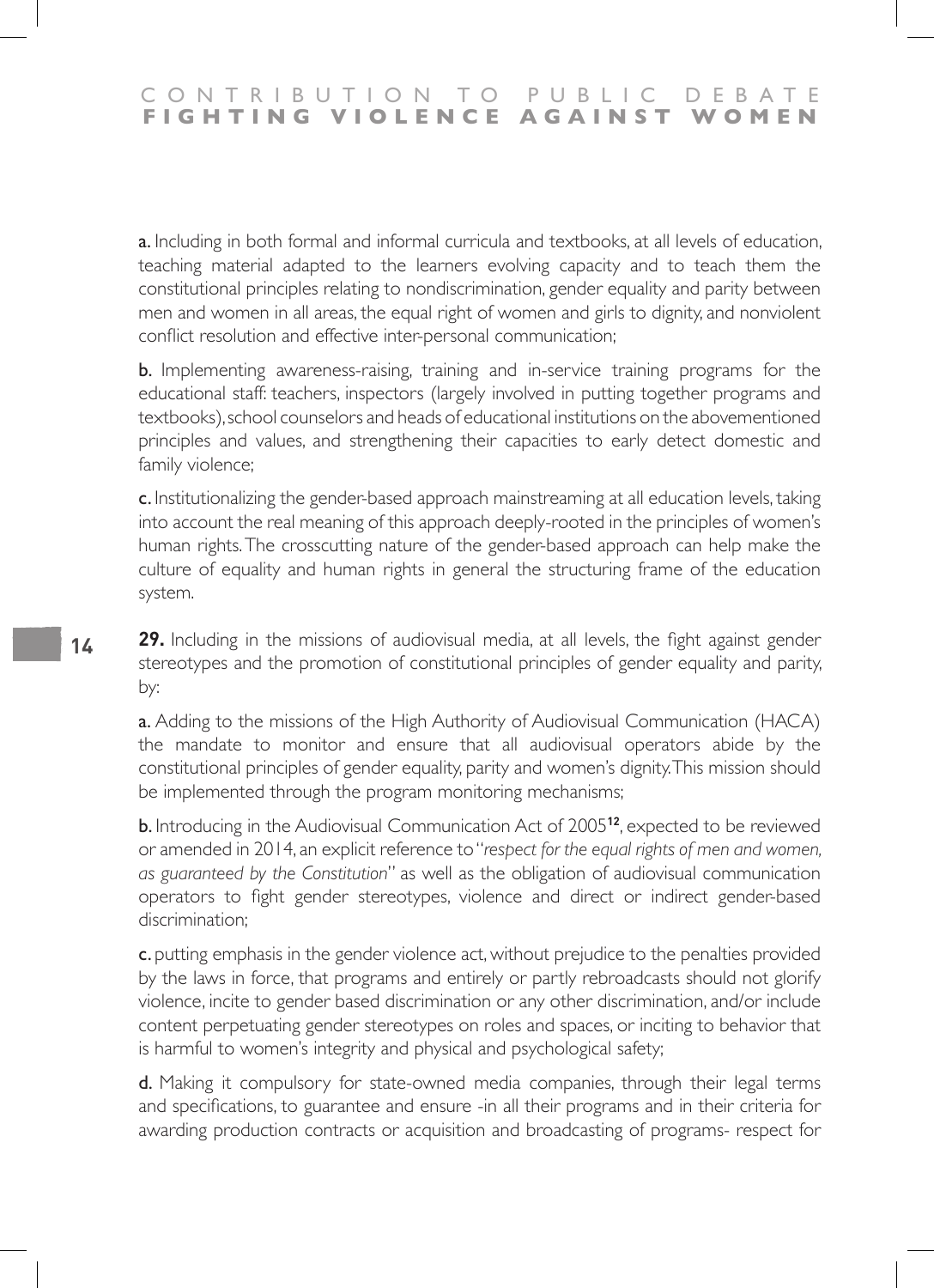women's dignity and their human rights. These terms and specifications should clearly indicate these obligations in order to ensure: (i) the diversity of opinions and situations, including those of men and women; (ii) respect for equal access of men and women to a fair representation of their views, roles, expertise and concerns; (iii) the gradual respect for the principle of parity between men and women, expressly guaranteed by the Constitution, in the broadcaster's functions, processes, responsibilities, programs and services;

e. Ensuring, in concert with operators, that the High Authority of Audiovisual Communication includes in the terms and specifications of private operators similar principles and provisions (same as state-owned media outlets). This HACA is also required to support the operators in the implementation of obligations relating to combating discrimination and violence against women;

f. Developing a separate administrative system to regulate advertising to ensure respect for women's rights and fight gender-based violence and discrimination in all media outlets;

g. Establishing a self-regulatory body to identify commercial communications containing gender-based discrimination or negative stereotypes about women;

h. making sure respect for gender equality and fight against gender-based violence and discrimination are included in other texts regulations, particularly Law # 20-99 on film industry organization, as amended (in 1987) and completed (in 2005); Law # 2-00 on copyright and neighboring rights as amended and completed by Law # 34-05; Law # 17-94 on production, editing, importing, distribution, reproduction and exploitation of video recordings; Law  $# 71-99$  on the status of artists; the Press Code and other laws regulating media professions; laws regulating media trade unions; and the founding laws of public training institutes like the Higher Institute of Information and Communication (ISIC), the Higher Institute of Audiovisual and Film Professions (ISMAC), the Higher Institute of Drama and Cultural Animation (ISADAC) and private institutions of training and continuing education;

i. Establishing mechanisms to fight against the use of information and communication technology and social media to commit criminal offenses or to affect the dignity and psychological integrity of women and girls.

**30.** Ensuring support, capacity-building and awareness of professionals and other relevant actors in monitoring, prevention and fight against violence against women and girls, by:

a. Developing and implementing systematic and mandatory training programs for law enforcement officers, judicial staff, forensic pathologists, psychologists in the area of victim assistance, and programs for actors working in the areas of prevention and punishment of violence against women, in accordance with the relevant international standards. These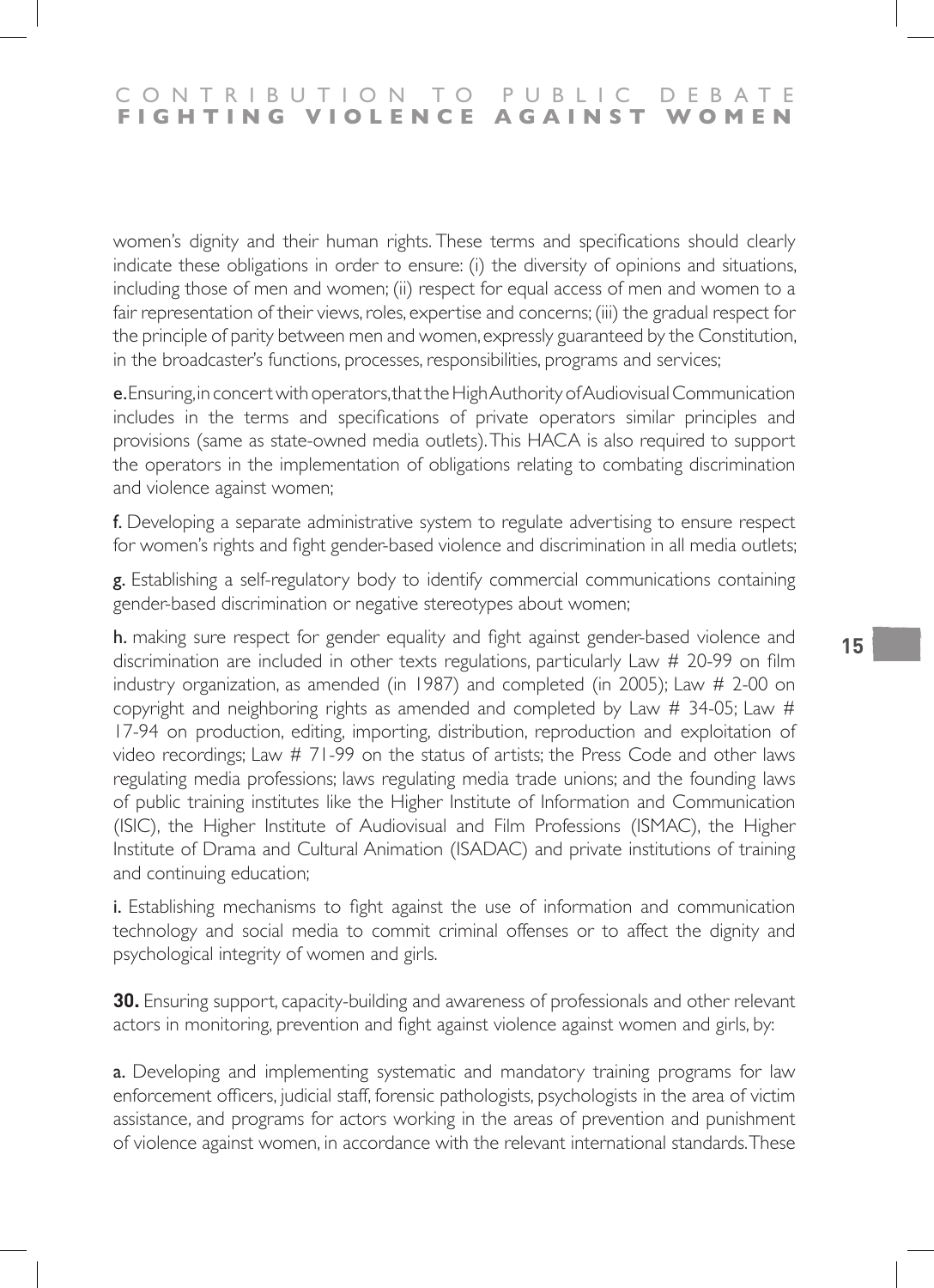### CONTRIBUTION TO PUBLIC DEBATE<br>FIGHTING VIOLENCE AGAINST WOMEN **FIGHTING VIOLENCE AGAINST WOMEN**

programs should focus, inter alia, on the implementation of the Violence against Women Act and the related public policies, the rights of victims of such violence to an effective remedy and reparation, and the best practices in investigation techniques and prosecution in cases of violence against women;

b. Adopting encouraging and mandatory measures to support local authorities, the private sector, religious stakeholders, and security and judicial officials and to support developing policies, guidelines and standards for self-regulation to prevent violence against women and promoting respect for their dignity;

c. Ensure systematic training for professionals in direct contact with the victims or the perpetrators on the prevention and monitoring of violence, gender equality, and the needs of victims and their rights;

d. Implementing, regularly and at all levels, awareness-raising campaigns or programs, including in cooperation with all relevant institutions and organizations, in order to increase public awareness and understanding of the various manifestations of all forms of genderbased violence and the need to prevent them.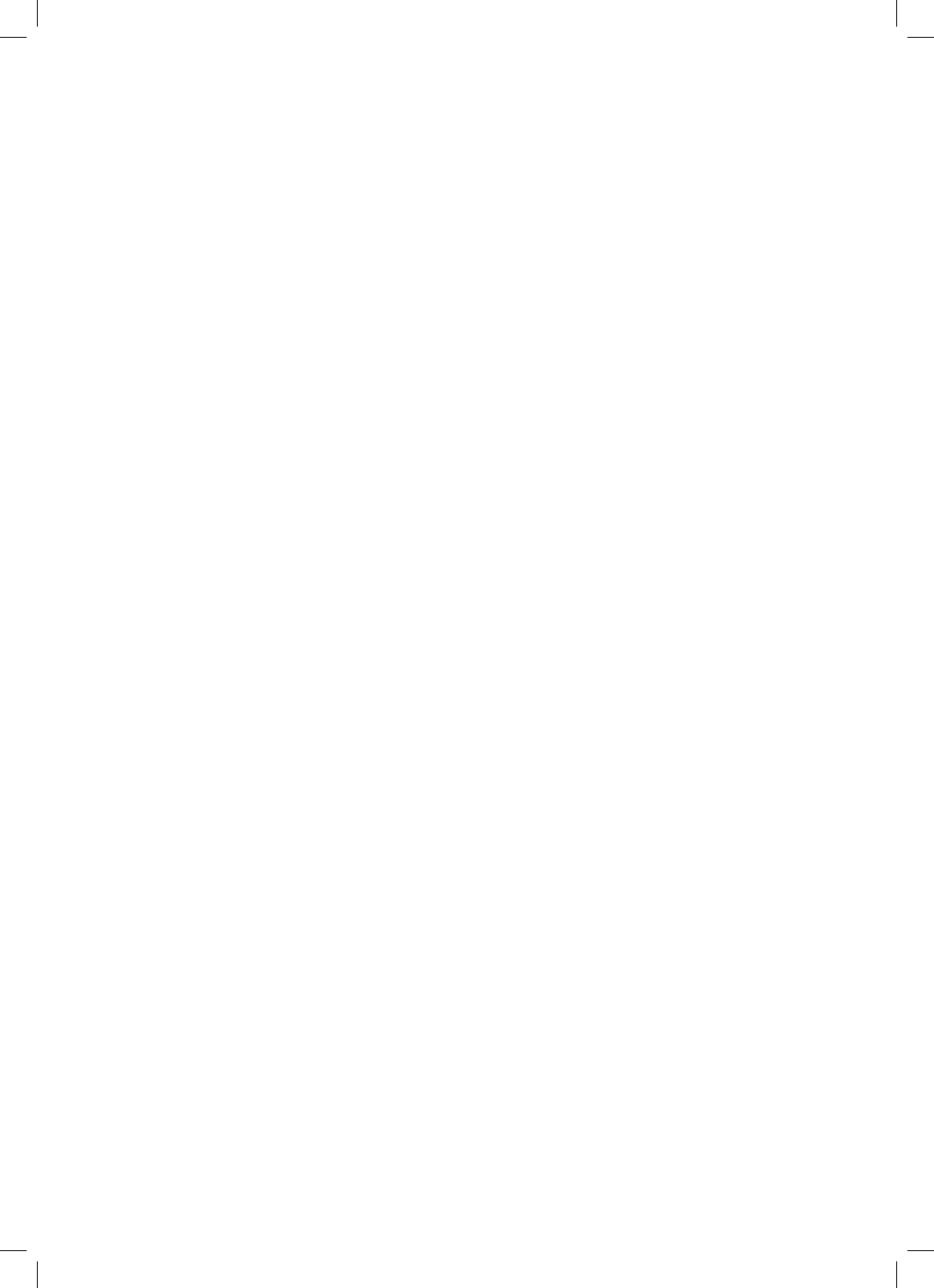### **NOTES**

**1-** Preamble of the Declaration on the Elimination of Violence against Women, UN Doc. A/ RES/48/104.

**1-** United Nations Campaign 2008-2015 "UNITE to End Violence against Women". More information in http://endviolence.un.org/

**1-** https://cms.unov.org/documentrepositoryindexer/MultiLanguageAlignment%20.%20bitext%20 ?%20DocumentID%20=%206c4e5b15%20-%201b32%20-%204ed4%20-%20a6bc%20-%20 858de0f46fe7%20&%20DocumentID%20=%2024d12514%20-%20f982%20-%2047e5%20-%20 bfe3%20-%2080179bc77381

**1-** Convention on preventing and combating violence against women and domestic violence (Istanbul Convention)

**1-** General Assembly Resolution no. 52/86 on "Crime prevention and criminal justice measures to eliminate violence against women", A/RES/52/86, 2 February 1998, Annex: Model strategies and practical measures on the elimination of violence against women in the field of crime prevention and criminal justice, paragh. 6.

**1-** General Assembly Resolution no. 52/86 on "Crime prevention and criminal justice measures to eliminate violence against women", A/RES/52/86, 2 February 1998, Annex: Model strategies and practical measures on the elimination of violence against women in the field of crime prevention and criminal justice, paragh. 6.

**1-** Declaration on the Elimination of Violence against Women (DEVAW, 1993), Article 4.

**1-** Human Rights Committee, General Comment No. 31, "Nature of the General Legal Obligation Imposed on States Parties to the Covenant", HRI/GEN/1/Rev.7 (2004), paragh. 8.

**1-** Committee on the Elimination of Discrimination against Women, Communication No. 5/2005, Şahide Goekce v. Austria, August 6, 2007, paragh. 12.1.5.

**1-** European Court of Human Rights, Bevacqua and S. v. Bulgaria, Judgment, June 12, 2008, paragh. 83.

**1-** European Court of Human Rights, Opuz v. Turkey, Judgment, June 9, 2009, paragh. 200.

**1-** Audiovisual Communication Act No. 03-77, Official Gazette of February 3, 2005